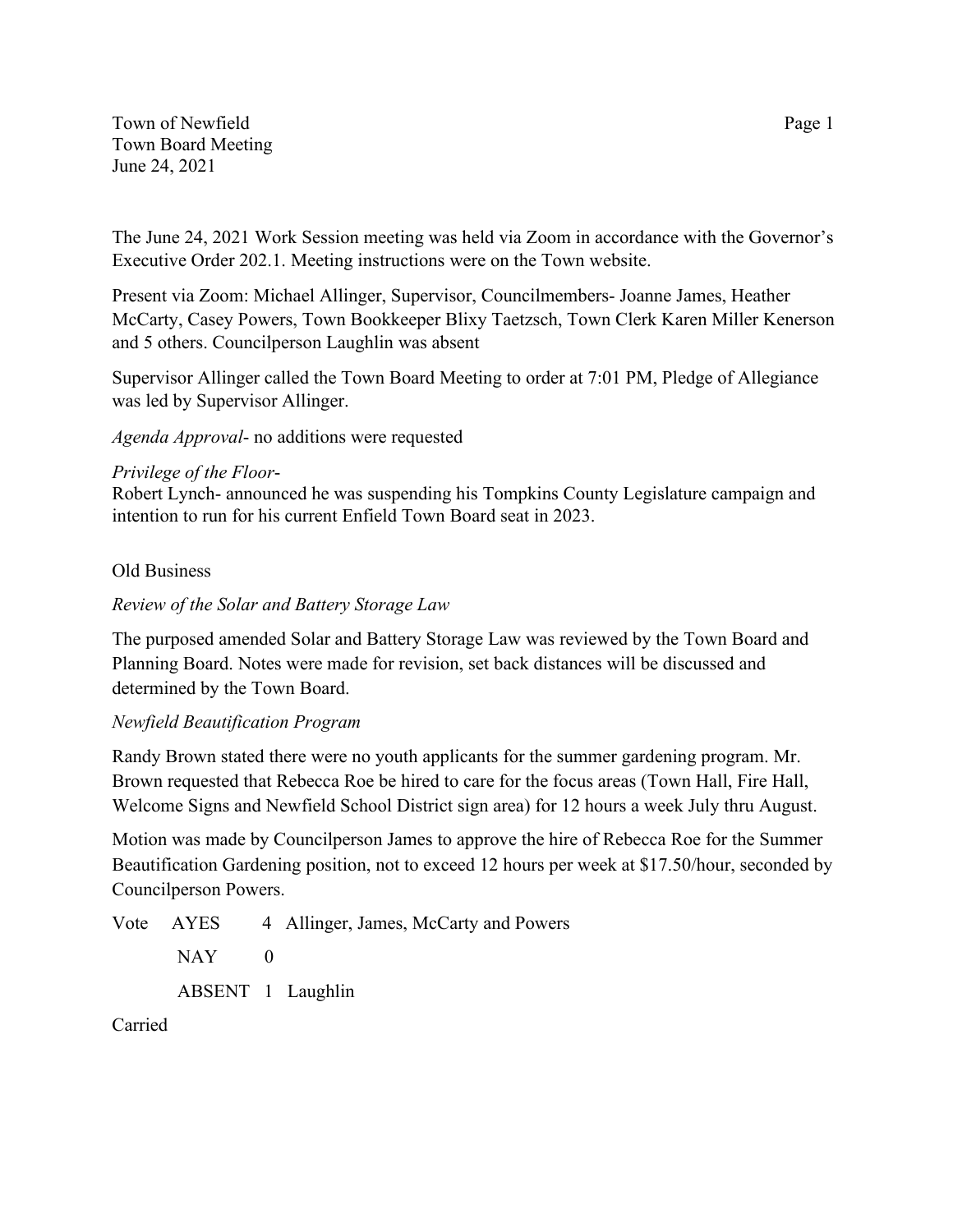Town of Newfield Page 2 Town Board Meeting June 24, 2021

## *TCCOG Energy Committee Update on Community Choice Aggregation Grant*

Councilperson McCarty stated the grant application was accepted with only a partial amount of \$50,000 funded, CCA is reorganizing and may be asked to join with a MOU with Tompkins County. Climate Task Force has 71 points so far with several items being uploaded that will qualify for a bronze certification.

Heat Smart Communities- Priority actions: sustainability elements in the community, greenhouse gas inventory, climate change education, event at Mill Park (permission was asked of the Town Board for this, and approved).

# *Welcome Box at Covered Bridge*

The Hamlet Beautification Committee would like to install a welcome box near the Covered Bridge with a sign in box. This request was approved, Supervisor Allinger will be in contact regarding the placement.

#### Action Item

# *Standard Work Day Resolution*

# **Resolution No.36 – 2021 Standard Work Day and Reporting for Elected Officials**

Whereas, Regulation 315.4 of the New York Codes, Rules, and Regulations (NYCRR) defines the reporting process for elected and appointed official, and

Whereas, the current NYCRR requires employers to pass a Standard Work Day and Reporting Resolution establishing the standard work day and average days worked per month for all elected or appointed officials participating in the New York State and Local Retirement System, be it therefore

Resolved, that the Town of Newfield, Location Code 30626, hereby established the following updated standard work days for the titles listed below and will report the officials to the New York State and Local Retirement System based on their record of activities: